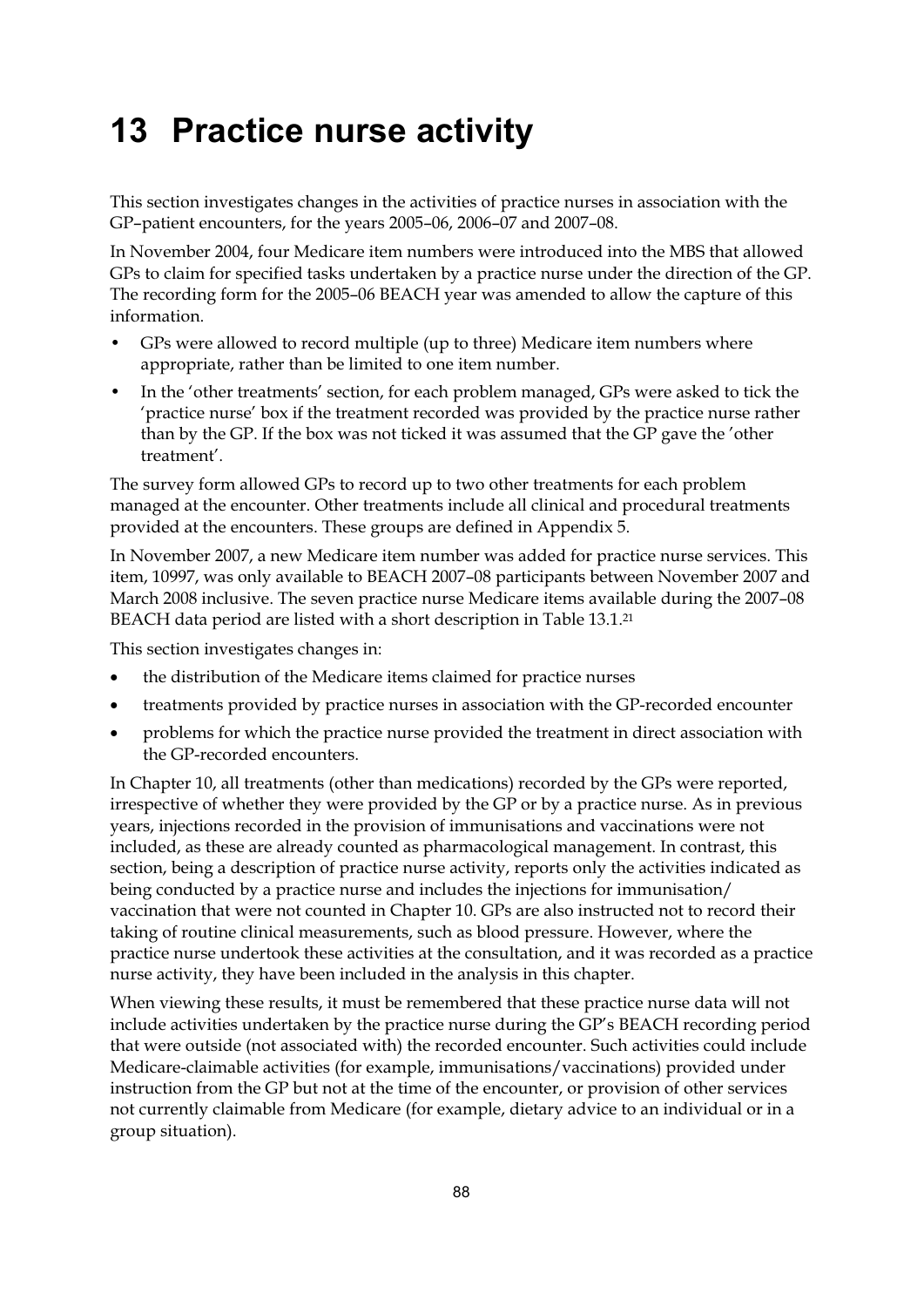### **13.1 Practice nurse activity at GP–patient encounters**

Encounters involving the practice nurse as a proportion of all recorded encounters increased significantly from 3.9% in 2005–06 to 6.0% in 2007–08. The number of problems for which the practice nurse was involved in the care provided at the encounter also increased significantly between 2005–06 (2.8%) and 2007–08 (4.1%). However, of those encounters at which the practice nurse activity was specified, the proportion said to be claimable from Medicare, remained constant over the 3 years, at about 35% (Table 13.1).

Extrapolation of these results to national Medicare claims for these years suggests that in 2007–08, practice nurses were actively involved in provision of care at 6.4 million encounters, 2.2 million more than in 2005–06. However, Medicare data suggest there were about 1.35 million more practice nurse items claimed in 2007–08 than in the 2005–06 financial year.5 These results suggest that at GP–patient encounters practice nurses are providing a considerable amount of care that cannot be claimed from Medicare.

**Table 13.1: Summary of practice nurse involvement at encounter, and claims made, BEACH, 2005–06 to 2007–08** 

| Variable                                                                                          | 2005-06                  | 2006-07                  | 2007-08                  |
|---------------------------------------------------------------------------------------------------|--------------------------|--------------------------|--------------------------|
| Total encounters (n)                                                                              | 101,993                  | 91.805                   | 95,898                   |
| Number of encounters involving practice nurse $(n)$                                               | 4,013                    | 4,710                    | 5,712                    |
| Encounters involving the practice nurse as a proportion of<br>total encounters (95% CI)           | 3.9%<br>$(3.5 - 4.4)$    | 5.1%<br>$(4.5 - 5.7)$    | 6.0%<br>$(5.4 - 6.5)$    |
| Extrapolated national estimated number of GP-patient<br>encounters involving practice nurse $(n)$ | 3.9 million              | 5.3 million              | 6.4 million              |
| Total problems managed $(n)$                                                                      | 149,088                  | 136,333                  | 145,078                  |
| Problems managed with practice nurse involvement                                                  | 4,110                    | 4,922                    | 5,909                    |
| Problems involving the practice nurse as a proportion of total<br>problems (95% CI)               | 2.8%<br>$(2.4 - 3.1)$    | $3.6\%$<br>$(3.2 - 4.1)$ | 4.1%<br>$(3.7 - 4.5)$    |
| Number of practice nurse items recorded $(n)$                                                     | 1,696                    | 1,835                    | 2,073                    |
| Number of encounters at which 1 or more practice nurse item<br>numbers were claimable $(n)$       | 1,696                    | 1,823                    | 2,047                    |
| Practice nurse claimable encounters as a proportion of total<br>encounters                        | 1.7%                     | 2.0%                     | 2.1%                     |
| Proportion of encounters involving practice nurse that were<br>claimable from Medicare (95% CI)   | 34.9%<br>$(30.6 - 38.9)$ | 37.5%<br>$(33.2 - 41.7)$ | 35.8%<br>$(31.5 - 37.8)$ |

*Note:* CI—confidence interval.

## **13.2 Distribution of practice nurse item numbers claimed at encounters**

The number of practice nurse item numbers claimed per 100 GP–patient encounters increased from 1.7 per 100 in 2005–06 to 2.1 (Table 13.1) per 100 in 2007–08, but this did not constitute a statistically significant change. Extrapolation of these results suggests that the BEACH sample represent about 1.7 million claimed practice nurse items in 2007–08 and about 2.2 million in 2007–08. Medicare data show there were 3.2 million such claims in 2005–06 and 4.6 million in 2007–08. In turn, this suggests that the BEACH samples represent about 50% of the practice nurse activity claimed from Medicare in these years<sup>5</sup>, and that the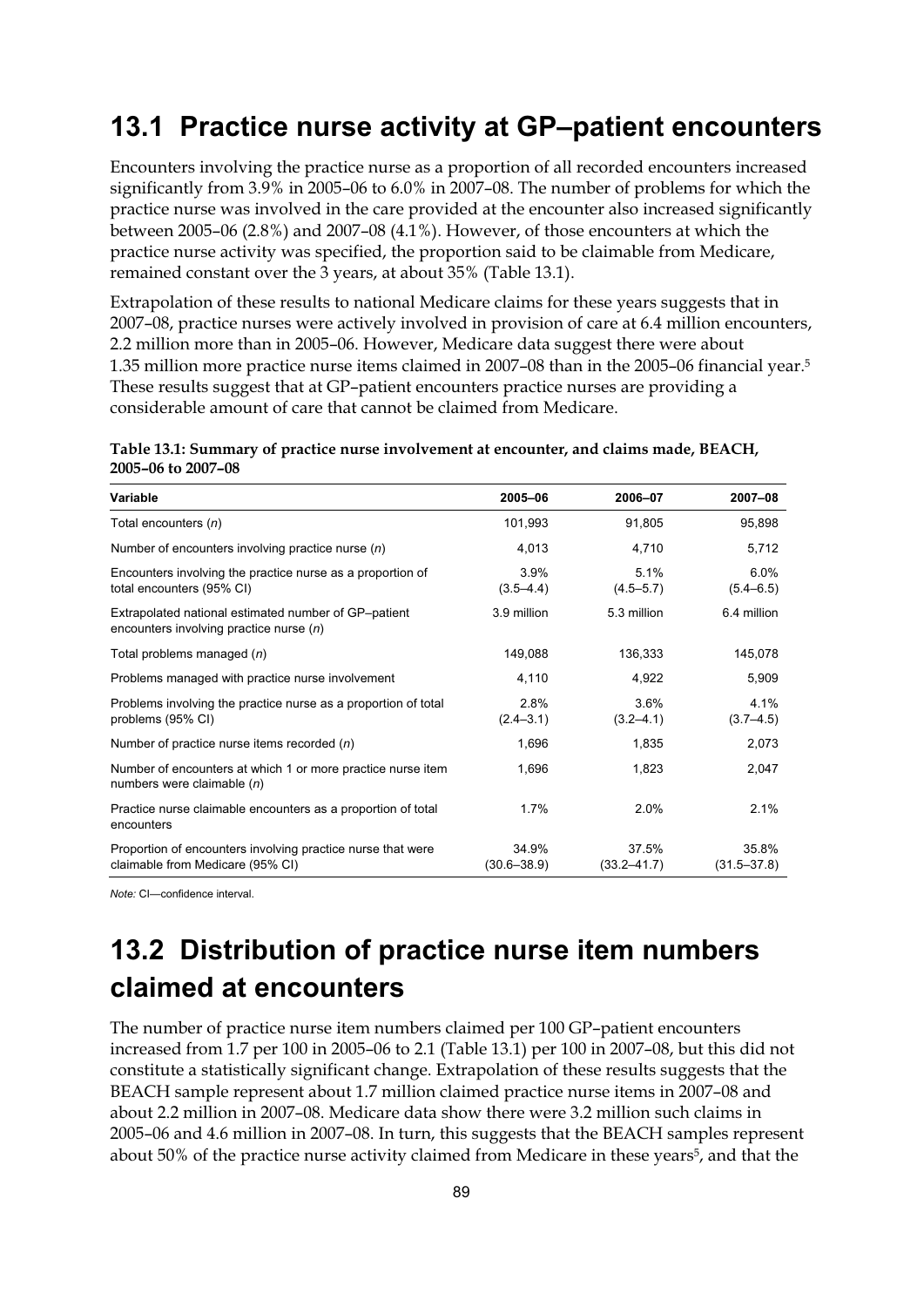other 50% of services claimed for the practice nurse were conducted independently of the recorded consultation.

The distribution of practice nurse item numbers claimed for work associated with the BEACH encounters changed little; about two-thirds accounted for by immunisation/ vaccination and about one-third by wound treatment, in each of the 3 data years. The combined uptake of all cervical smear items numbers did increase, from 0.5 in 2004–05 to 0.9 in 2007–08 (Table 13.2).

|                         |                                                                                                                   | Per cent of total (95% CI) |                         |                         |  |
|-------------------------|-------------------------------------------------------------------------------------------------------------------|----------------------------|-------------------------|-------------------------|--|
| <b>Medicare</b><br>item |                                                                                                                   | 2005-06                    | 2006-07                 | $2007 - 08$             |  |
| number                  | <b>Short descriptor</b>                                                                                           | $(n = 1,696)$              | $(n = 1.835)$           | $(n = 2,073)$           |  |
| 10993                   | Immunisation                                                                                                      | 69.5<br>$(63.8 - 75.3)$    | 66.8<br>$(61.5 - 72.2)$ | 64.1<br>$(59.6 - 68.6)$ |  |
| $10994^{(a)}$           | Cervical smear and preventive checks                                                                              | N/A                        | 0.2<br>$(0.0 - 0.5)$    | 0.2<br>$(0.0 - 0.4)$    |  |
| $10995^{(a)}$           | Cervical smear and preventive checks-women 20-69<br>years, no smear in past 4 years                               | N/A                        | 0.1<br>$(0.0 - 0.2)$    | 0.1<br>$(0.0 - 0.2)$    |  |
| 10996                   | Wound treatment (other than normal aftercare)                                                                     | 30.0<br>$(24.3 - 35.7)$    | 32.6<br>$(27.2 - 40.0)$ | 34.4<br>$(30.0 - 38.8)$ |  |
| $10997^{(b)}$           | Service provided to a person with a chronic disease by a<br>practice nurse or registered Aboriginal Health Worker | N/A                        | N/A                     | 0.7<br>$(0.2 - 1.2)$    |  |
| $10998^{(c)}$           | Cervical smear                                                                                                    | $\Omega$                   | 0.1<br>$(0.0 - 0.3)$    | 0.3<br>$(0.2 - 0.5)$    |  |
| $10999^{(c)}$           | Cervical smear-women 20-69 years, no smear in past 4<br>years                                                     | 0.5<br>$(0.0 - 0.9)$       | 0.2<br>$(0.0 - 0.4)$    | 0.3<br>$(0.0 - 0.8)$    |  |
|                         | Total practice nurse item numbers-rate per 100 total encounters                                                   | 1.5<br>$(1.2 - 1.8)$       | 1.9<br>$(1.6 - 2.2)$    | 2.0<br>$(1.7 - 2.2)$    |  |

|  |  | Table 13.2: Distribution of practice nurse item numbers recorded at encounter |
|--|--|-------------------------------------------------------------------------------|
|--|--|-------------------------------------------------------------------------------|

(a) Item number introduced in November 2006.

(b) Item number introduced in November 2007.

(c) Item numbers introduced in November 2004, but broadened in 2006, so they are not limited to services in rural areas.

*Note:* N/A—Not applicable.

### **13.3 Treatments provided by practice nurses**

The number of procedures involving practice nurses at encounters rose significantly, from 3.6 per 100 encounters in 2005–06 to 5.5 per 100 in 2007–08. Extrapolation to national estimates suggest that practice nurses were involved in procedural work on about 5.9 million occasions nationally in 2007–08. However, their activities in the areas of other investigations and provision of clinical treatments (such as advice and health education) at the GP–patient encounters remained infrequent (Table 13.3).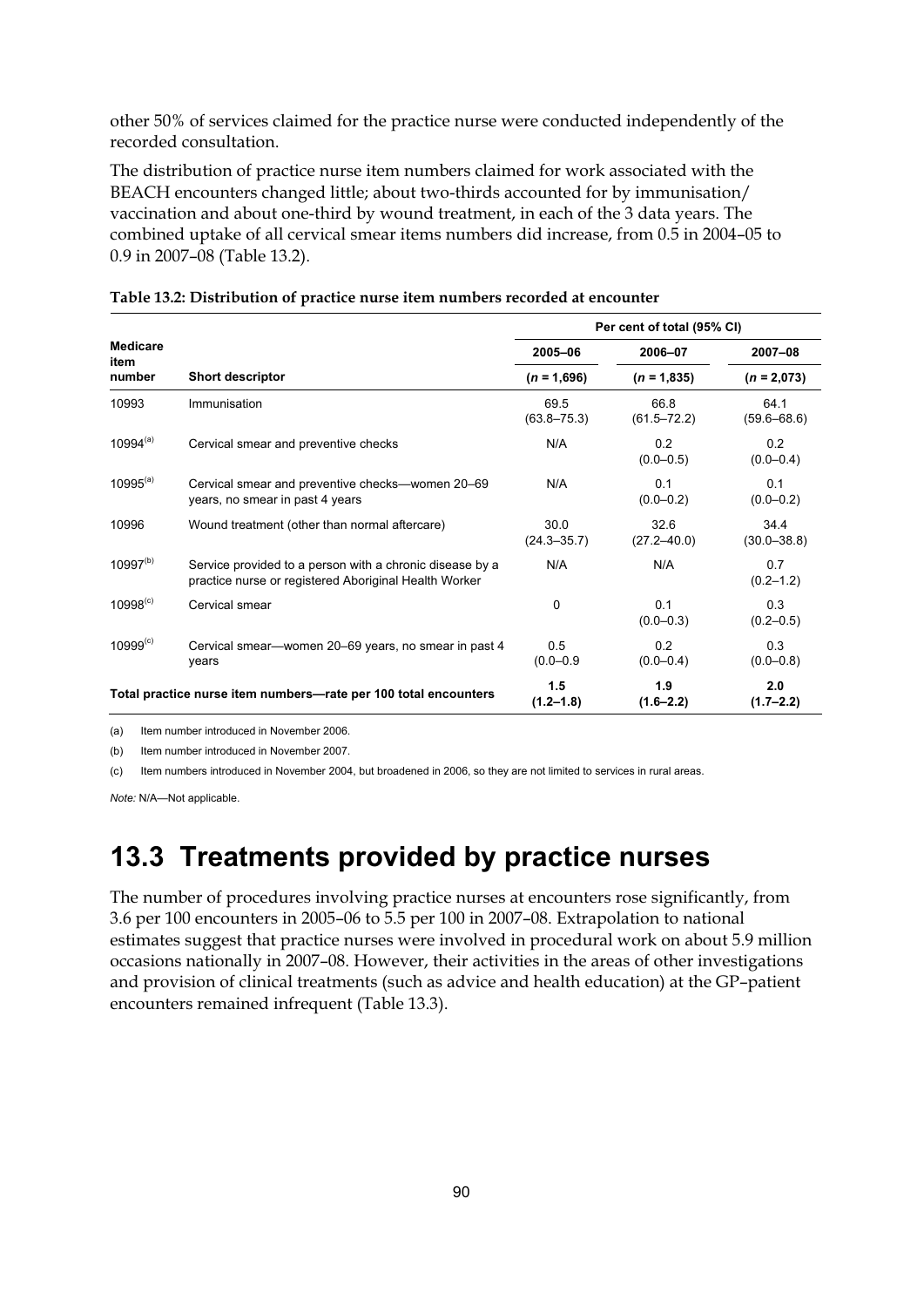| Per cent of each activity that was<br>performed/assisted by the practice<br>nurse (95% CI) |                 |                 |                 | Rate per 100 encounters (95% CI) |                           |                               |
|--------------------------------------------------------------------------------------------|-----------------|-----------------|-----------------|----------------------------------|---------------------------|-------------------------------|
| <b>Treatment</b>                                                                           | 2005-06         | 2006-07         | $2007 - 08$     | 2005-06<br>$(n = 101,993)$       | 2006-07<br>$(n = 91,805)$ | $2007 - 08$<br>$(n = 95,898)$ |
| Procedural treatments <sup>(a)</sup>                                                       | 21.7            | 27.1            | 28.9            | 3.6                              | 4.7                       | $5.5^{\circ}$                 |
|                                                                                            | $(19.2 - 24.1)$ | $(24.5 - 29.8)$ | $(26.7 - 31.2)$ | $(3.1 - 4.1)$                    | $(4.1 - 5.3)$             | $(5.1 - 6.1)$                 |
| <b>Clinical treatments</b>                                                                 | 0.7             | 1.5             | 1.3             | 0.2                              | 0.5                       | 0.5                           |
|                                                                                            | $(0.5 - 0.9)$   | $(0.9 - 2.2)$   | $(1.0 - 1.6)$   | $(0.1 - 0.3)$                    | $(0.3 - 0.6)$             | $(0.4 - 0.6)$                 |
| Other investigations                                                                       | 39.7            | 42.1            | 41.5            | 0.4                              | 0.5                       | 0.5                           |
|                                                                                            | $(33.8 - 45.7)$ | $(35.9 - 48.4)$ | $(35.6 - 47.4)$ | $0.3 - 0.5$                      | $(0.4 - 0.6)$             | $(0.1 - 0.7)$                 |
| All other treatments                                                                       | 9.0             | 11.8            | 11.9            | 4.2                              | 5.7                       | 6.5                           |
|                                                                                            | $(7.9 - 10.1)$  | $(10.4 - 13.2)$ | $(10.8 - 13.0)$ | $(3.7 - 4.8)$                    | $(4.9 - 6.4)$             | $5.9 - 7.2$                   |

#### **Table 13.3: Summary of treatments provided by practice nurse**

(a) Procedural treatments here include all injections for immunisations/vaccinations. These are not included in the summary of the content of encounter in Table 5.1, summary of management in Table 8.1 or in the analyses of other treatments in Chapter 10, because the immunisation/vaccination is already counted as a prescription or GP-supplied medication.

## **13.4 Individual treatments most frequently involving practice nurses**

In terms of procedural treatments, increases were apparent in two specific areas: check-ups and INR blood tests. In 2005–06, these two actions could not be coded by the data entry staff as specific procedures. In 2006–07 such codes were introduced as possible practice nurse activities in response to the data recorded by the GPs in 2005–06. In 2007–08, practice nurses-conducted check-ups were recorded at a rate of 6.1 per 100 practice nurse encounters (or 0.36 per 100 total GP–patient encounters) suggesting an extrapolated figure of about 360,000 check-ups conducted by practice nurses nationally.

In the area of clinical treatments only one treatment demonstrated significant change in its rate between 2005–06 and 2007–08. Administrative procedures/documentation events by practice nurses at GP–patient encounters more than doubled between 2005–06 and 2007–08.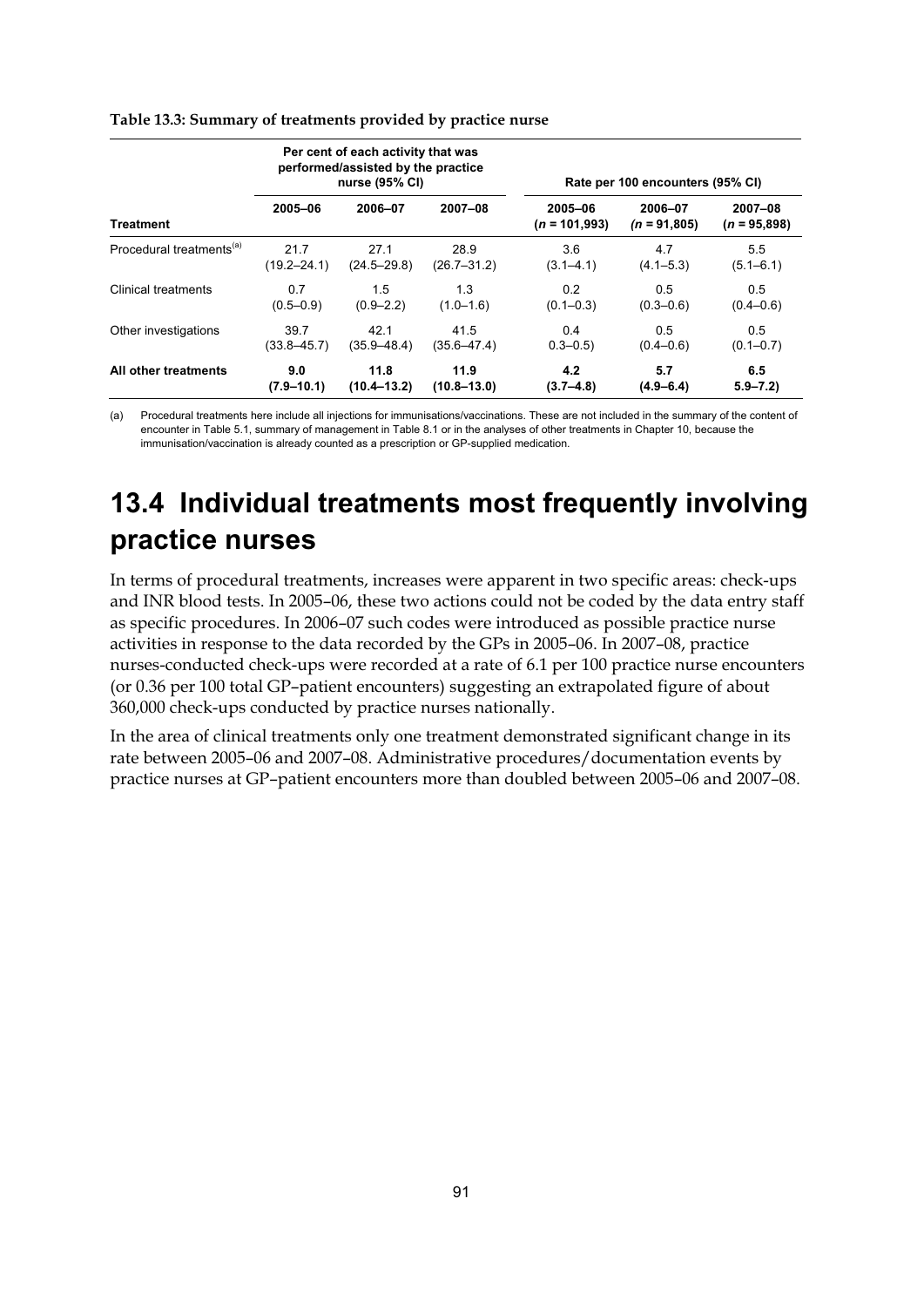#### **Table 13.4: Most frequent treatments provided by practice nurses**

|                                                    | Rate per 100 encounters involving practice nurse <sup>(a)</sup> (95% CI) |                      |                      |  |
|----------------------------------------------------|--------------------------------------------------------------------------|----------------------|----------------------|--|
|                                                    | 2005-06                                                                  | 2006-07              | 2007-08              |  |
| <b>Treatment</b>                                   | $(n = 4,013)$                                                            | $(n = 4,710)$        | $(n = 5,712)$        |  |
| <b>Procedural treatments</b>                       | 92.0                                                                     | 91.3                 | 93.2                 |  |
|                                                    | $(89.5 - 94.4)$                                                          | $(88.5 - 94.1)$      | $(91.5 - 94.8)$      |  |
| Local injection/infiltration*                      | 41.0                                                                     | 37.3                 | 37.7                 |  |
|                                                    | $(36.6 - 45.4)$                                                          | $(33.0 - 41.6)$      | $(34.7 - 40.7)$      |  |
| Dressing/pressure/compression/tamponade*           | 23.7                                                                     | 22.4                 | 20.7                 |  |
|                                                    | $(21.3 - 26.2)$                                                          | $(19.8 - 24.9)$      | $(18.7 - 22.8)$      |  |
| Incision/drainage/flushing/aspiration/removal body | 8.1                                                                      | 8.8                  | 6.8                  |  |
| fluid*                                             | $(6.2 - 10.0)$                                                           | $(6.7 - 11.0)$       | $(5.6 - 7.9)$        |  |
| Check-up-practice nurse*                           | NAv                                                                      | 4.0<br>$(2.3 - 5.6)$ | 6.1<br>$(4.8 - 7.4)$ |  |
| Repair/fixation-suture/cast/prosthetic device      | 6.4                                                                      | 6.0                  | 5.0                  |  |
| (apply/remove)*                                    | $(5.0 - 7.8)$                                                            | $(5.0 - 7.0)$        | $(4.2 - 5.7)$        |  |
| <b>INR</b> test                                    | NAv                                                                      | 1.8<br>$(1.0 - 2.6)$ | 4.9<br>$(3.6 - 6.2)$ |  |
| Excision/removal tissue/biopsy/destruction/        | 7.4                                                                      | 5.7                  | 4.9                  |  |
| debride/cauterise*                                 | $(5.6 - 9.2)$                                                            | $(4.2 - 7.2)$        | $(3.8 - 5.9)$        |  |
| Urine test*                                        | 1.4                                                                      | 1.4                  | 2.1                  |  |
|                                                    | $(0.8 - 2.0)$                                                            | $(0.8 - 2.0)$        | $(1.3 - 3.0)$        |  |
| Other procedures/minor surgery NEC*                | 0.9                                                                      | 1.0                  | 1.5                  |  |
|                                                    | $(0.5 - 1.3)$                                                            | $(0.7 - 1.4)$        | $(1.0 - 2.0)$        |  |
| Glucose test                                       | 0.7                                                                      | 1.0                  | 1.0                  |  |
|                                                    | $(0.3 - 1.1)$                                                            | $(0.4 - 1.5)$        | $(0.7 - 1.3)$        |  |
| Physical medicine/rehabilitation*                  | 0.9                                                                      | 0.6                  | 0.6                  |  |
|                                                    | $(0.4 - 1.5)$                                                            | $(3 - 0.9)$          | $(0.2 - 1.1)$        |  |
| Pregnancy test*                                    | 0.3                                                                      | 0.3                  | 0.5                  |  |
|                                                    | $(0.1 - 0.6)$                                                            | $(0.1 - 0.5)$        | $(0.3 - 0.8)$        |  |
| Pap smear                                          | 0.3                                                                      | 0.6                  | 0.5                  |  |
|                                                    | $(0.0 - 0.6)$                                                            | $(0.2 - 0.9)$        | $(0.3 - 0.8)$        |  |
| <b>Clinical treatments</b>                         | 5.2                                                                      | 8.9                  | 7.7                  |  |
|                                                    | $(3.7 - 6.7)$                                                            | $(5.6 - 12.1)$       | $(6.2 - 9.2)$        |  |
| Other admin/document*                              | 0.7                                                                      | 1.1                  | 2.0                  |  |
|                                                    | $(0.4 - 1.0)$                                                            | $(0.7 - 1.6)$        | $(1.4 - 2.6)$        |  |
| Advice/education*                                  | 0.9                                                                      | 1.5                  | 1.4                  |  |
|                                                    | $(0.4 - 1.3)$                                                            | $(0.6 - 2.4)$        | $(0.8 - 2.1)$        |  |
| Advice/education-treatment*                        | 0.2                                                                      | 0.9                  | 0.6                  |  |
|                                                    | $(0.1 - 0.4)$                                                            | $(0.5 - 1.3)$        | $(0.4 - 0.8)$        |  |
| Counselling-problem*                               | 0.9                                                                      | 0.8                  | 0.6                  |  |
|                                                    | $(0.2 - 1.5)$                                                            | $(0.3 - 1.3)$        | $(0.3 - 0.8)$        |  |
| Counselling/advice-nutrition/weight*               | 0.6                                                                      | 1.2                  | 0.5                  |  |
|                                                    | $(0.2 - 0.9)$                                                            | $(0.2 - 2.1)$        | $(0.1 - 0.9)$        |  |
| <b>Other investigations</b>                        | 10.3                                                                     | 10.0                 | 9.1                  |  |
|                                                    | $(8.3 - 12.2)$                                                           | $(7.8 - 12.2)$       | $(7.5 - 10.8)$       |  |
| Electrical tracings*                               | 5.4                                                                      | 4.5                  | 5.2                  |  |
|                                                    | $(4.1 - 6.7)$                                                            | $(3.7 - 5.2)$        | $(4.3 - 6.1)$        |  |
| Physical function tests*                           | 3.9                                                                      | 4.3                  | 3.5                  |  |
|                                                    | $(2.6 - 5.3)$                                                            | $(2.8 - 5.7)$        | $(2.3 - 4.7)$        |  |
| All practice nurse activities at the encounter     | 107.4                                                                    | 110.2                | 110.0                |  |
|                                                    | $(105.0 - 108.9)$                                                        | $(107.7 - 112.8)$    | $(108.4 - 111.6)$    |  |

(a) Figures do not total 100, as more than one treatment can be performed by a practice nurse at each encounter, and only those individual treatments accounting for >= 0.5% of total treatments by practice nurse are included.

Includes multiple ICPC-2 or ICPC-2 PLUS codes (see Appendix 5).

*Note:* CI—confidence interval; NEC—not elsewhere classified; NAv—data not available; INR—International Normalised Ratio blood test.